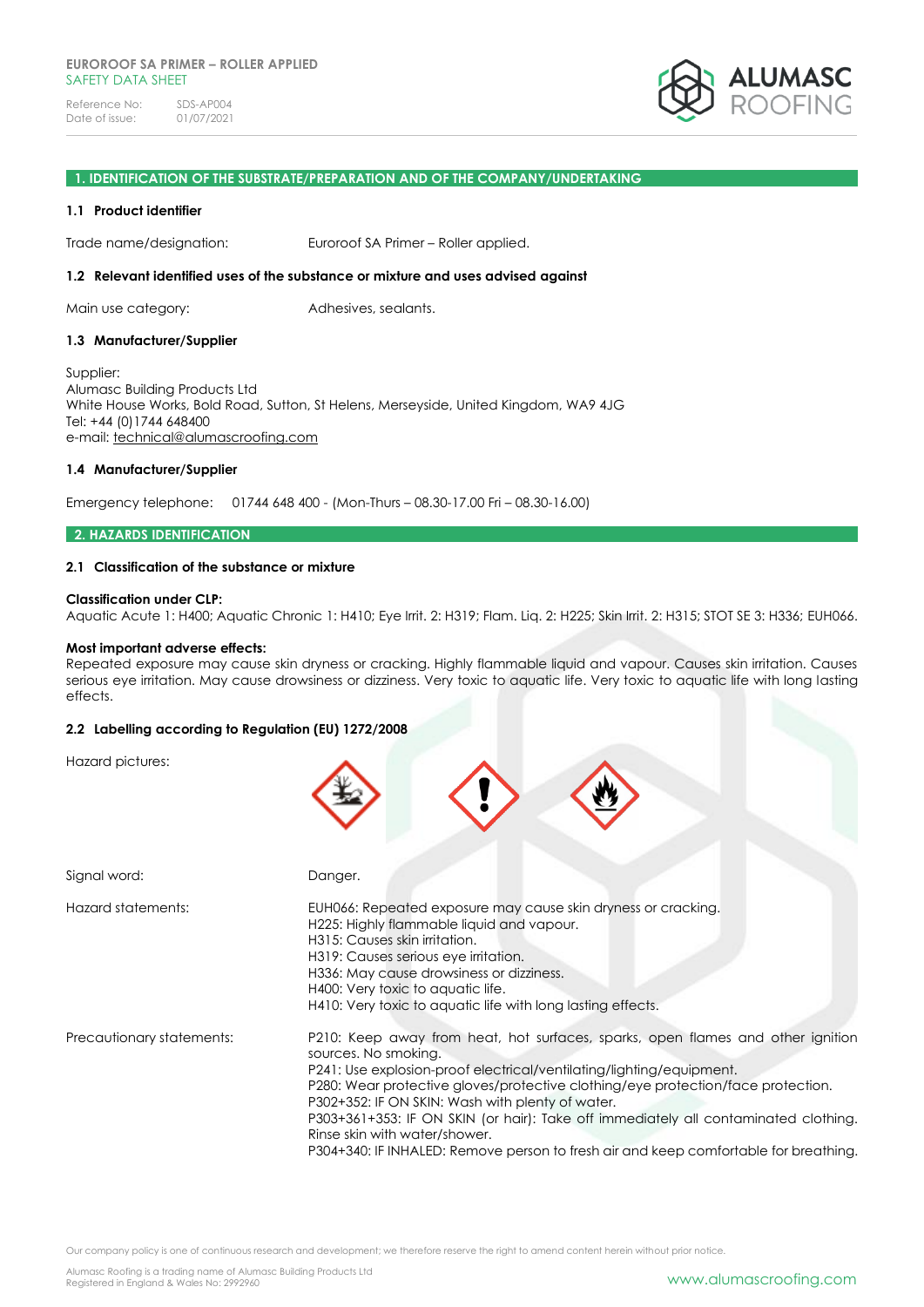### **EUROROOF SA PRIMER – ROLLER APPLIED** SAFFTY DATA SHFFT

Reference No: SDS-AP004<br>Date of issue: 01/07/2021 Date of issue:



# **2.3 Other hazards**

This product is not identified as a PBT/vPvB substance.

**3. COMPOSITION AND INFORMATION ABOUT THE COMPONENTS**

# **3.1 Substances**

Solvent based primer for use with self-adhesive membranes.

# **3.2 Mixtures**

### **Hazardous ingredients:**

### **Heptane:**

| <b>EINECS</b> | <b>CAS</b> | <b>PBT / WEL</b> | <b>CLP Classification</b>                                                                                                         | Percent |
|---------------|------------|------------------|-----------------------------------------------------------------------------------------------------------------------------------|---------|
| 205-563-8     | 142-82-5   |                  | Flam. Lig. 2: H225; Asp. Tox. 1: H304; Skin Irrit. 2: H315;<br>STOT SE 3: H336; Aquatic Acute 1: H400;<br>Aquatic Chronic 1: H410 | 30-50%  |

## **Ethyl Methyl Ketone:**

| $201 - 159 - C$ | $78-93-3$ | Flam. Lig. 2: H225; Eye Irrit. 2: H319; STOT SE 3: H336;<br><b>EUH066</b> | 30-50% |
|-----------------|-----------|---------------------------------------------------------------------------|--------|

# **4. FIRST AID MEASURES**

# **4.1 Description of first aid measures**

| Skin contact:                                                   | Remove all contaminated clothes and footwear immediately unless stuck to skin. Wash<br>immediately with plenty of soap and water. |
|-----------------------------------------------------------------|-----------------------------------------------------------------------------------------------------------------------------------|
| Eye contact:                                                    | Bathe the eye with running water for 15 minutes. Consult a doctor.                                                                |
| Ingestion:                                                      | Wash out mouth with water. Consult a doctor.                                                                                      |
| Inhalation:                                                     | Remove casualty from exposure ensuring one's own safety whilst doing so. Consult a<br>doctor.                                     |
| 4.2 Most important symptoms and effects, both acute and delayed |                                                                                                                                   |
| Skin contact:                                                   | There may be irritation and redness at the site of contact.                                                                       |
| Eye contact:                                                    | There may be irritation and redness. The eyes may water profusely.                                                                |
| Ingestion:                                                      | There may be soreness and redness of the mouth and throat.                                                                        |
| Inhalation:                                                     | There may be irritation of the throat with a feeling of tightness in the chest. Exposure<br>may cause coughing or wheezing.       |
| Delayed / immediate effects:                                    | Immediate effects can be expected after short-term exposure.                                                                      |
|                                                                 | 4.3 Indication of any immediate medical attention and special treatment needed                                                    |

Eye bathing equipment should be available on the premises.

### **5. FIRE-FIGHTING MEASSURES**

## **5.1 Extinguishing media**

Suitable extinguishing media for the surrounding fire should be used. Use water spray to cool containers.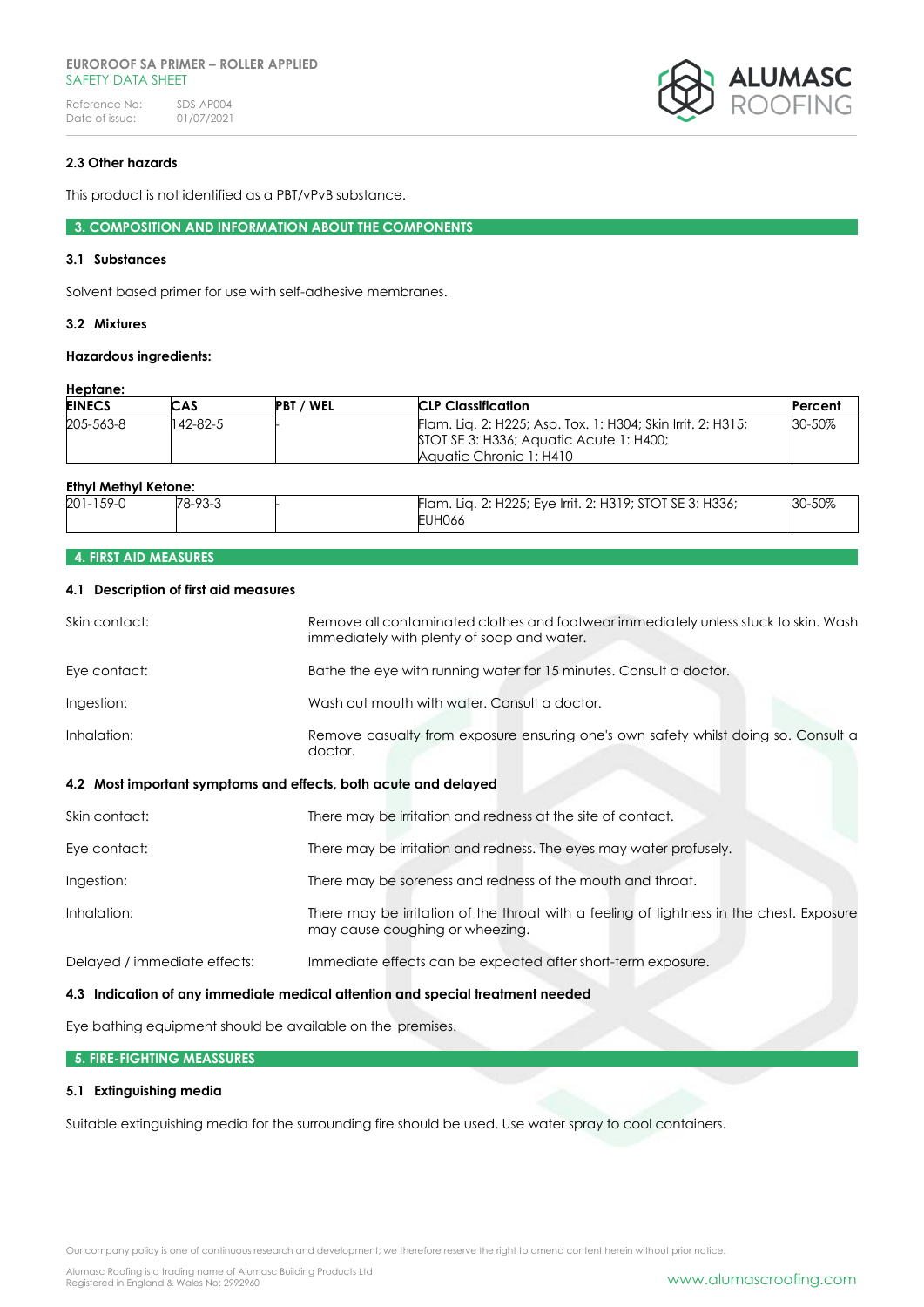### **EUROROOF SA PRIMER – ROLLER APPLIED** SAFFTY DATA SHFFT

Reference No: SDS-AP004<br>Date of issue: 01/07/2021 Date of issue:



# **5.2 Special hazards arising from the substance or mixture**

In combustion emits toxic fumes.

### **5.3 Advice for fire-fighters**

Wear self-contained breathing apparatus. Wear protective clothing to prevent contact with skin and eyes.

#### **6. ACCIDENTIAL RELEASE MEASURES**

#### **6.1 Personal precautions, protective equipment and emergency procedures**

#### **Personal precautions:**

Refer to Section 8 for personal protection details. If outside do not approach from downwind. If outside keep bystanders upwind and away from danger point. Mark out the contaminated area with signs and prevent access to unauthorised personnel. Turn leaking containers leak-side up to prevent the escape of liquid.

### **6.2 Environmental precautions**

Do not discharge into drains or rivers. Contain the spillage using bunding.

### **6.3 Methods and material for containment and cleaning up**

Absorb into dry earth or sand. Transfer to a closable, labelled salvage container for disposal by an appropriate method.

### **6.4 Reference to other sections**

Refer to Section 8.

### **7. HANDLING AND STORAGE**

## **7.1 Precautions for safe handling**

#### **Handling:**

Avoid direct contact with the substance. Ensure there is sufficient ventilation of the area. Do not handle in a confined space. Avoid the formation or spread of mists in the air.

# **7.2 Conditions for safe storage, including any incompatibilities**

Store in a cool, well ventilated area. Keep container tightly closed. The floor of the storage room must be impermeable to prevent the escape of liquids.

Must only be kept in original packaging.

# **7.3 Specific end uses(s)**

No data available.

## **8. EXPOSURE CONTROLS/PERSONAL PROTECTION**

#### **8.1 Control parameters**

#### **Hazardous ingredients:**

# **Heptane:**

| Workplace exposure limits |                         |              |             | Respirable dust |  |
|---------------------------|-------------------------|--------------|-------------|-----------------|--|
| <b>State</b>              | 8 hour TW A             | 15 min. STEL | 8 hour TW A | 15 min. STEL    |  |
| UK                        | $2100 \,\mathrm{mg/m3}$ | 8400 mg/m3   |             |                 |  |
|                           |                         |              |             |                 |  |

### **Ethyl Methyl Ketone:**

| - <i>,</i> <del>.</del> <i>,</i> |      |               |  |
|----------------------------------|------|---------------|--|
| UK                               | ו ור | $\sim$ $\sim$ |  |
|                                  |      |               |  |

# **DNEL/PNEC:**

No data available.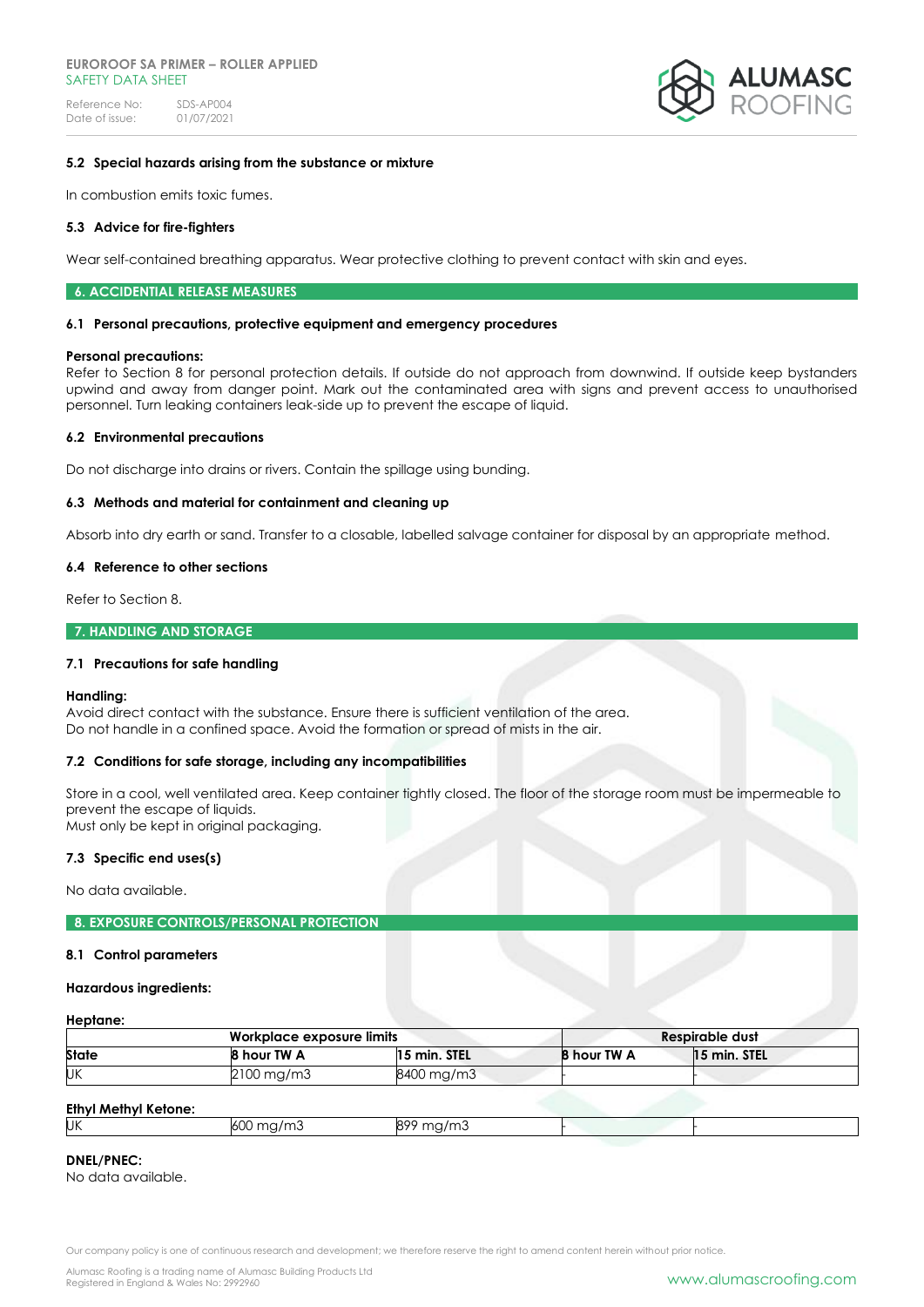Reference No: SDS-AP004<br>Date of issue: 01/07/2021 Date of issue:



# **8.2 Exposure controls**

Engineering measures: Ensure there is sufficient ventilation of the area. The floor of the storage room must be impermeable to prevent the escape of liquids. Local exhaust ventilation may be required in circumstances where the product is sprayed, heated or dried.

Respiratory protection: Respiratory equipment is required only if the general level exceeds the Working Exposure Limit (WEL). Hand protection: Protective gloves.

Eye protection: Safety glasses. Ensure eye bath is to hand.

Skin protection: Protective clothing.

# **9. PHYSICAL AND CHEMICAL PROPERTIES**

# **9.1 Information on basic physical and chemical properties**

| State:                  | Liquid.                         |
|-------------------------|---------------------------------|
| Colour:                 | Black.                          |
| Odour:                  | Aromatic.                       |
| Oxidising:              | Non-oxidising (by EC criteria). |
| Solubility in water:    | Not miscible.                   |
| Viscosity:              | 1200-1600 cps @ 20 °C.          |
| Boiling point/range °C: | 79.                             |
| Flash point:            | $-4.$                           |
| Relative density:       | $0.84 \ @ \ 20 \circ C.$        |

### **9.2 Other information**

No data available.

## **10. STABILITY AND REACTIVITY**

#### **10.1 Reactivity**

Stable under recommended transport or storage conditions.

## **10.2 Chemical stability**

Stable under normal conditions.

# **10.3 Possibility of hazardous reactions**

Hazardous reactions will not occur under normal transport or storage conditions. Decomposition may occur on exposure to conditions or materials listed below.

# **10.4 Conditions to avoid**

Heat.

### **10.5 Incompatible materials**

Strong oxidising agents. Strong acids.

## **10.6 Hazardous decomposition products**

In combustion emits toxic fumes.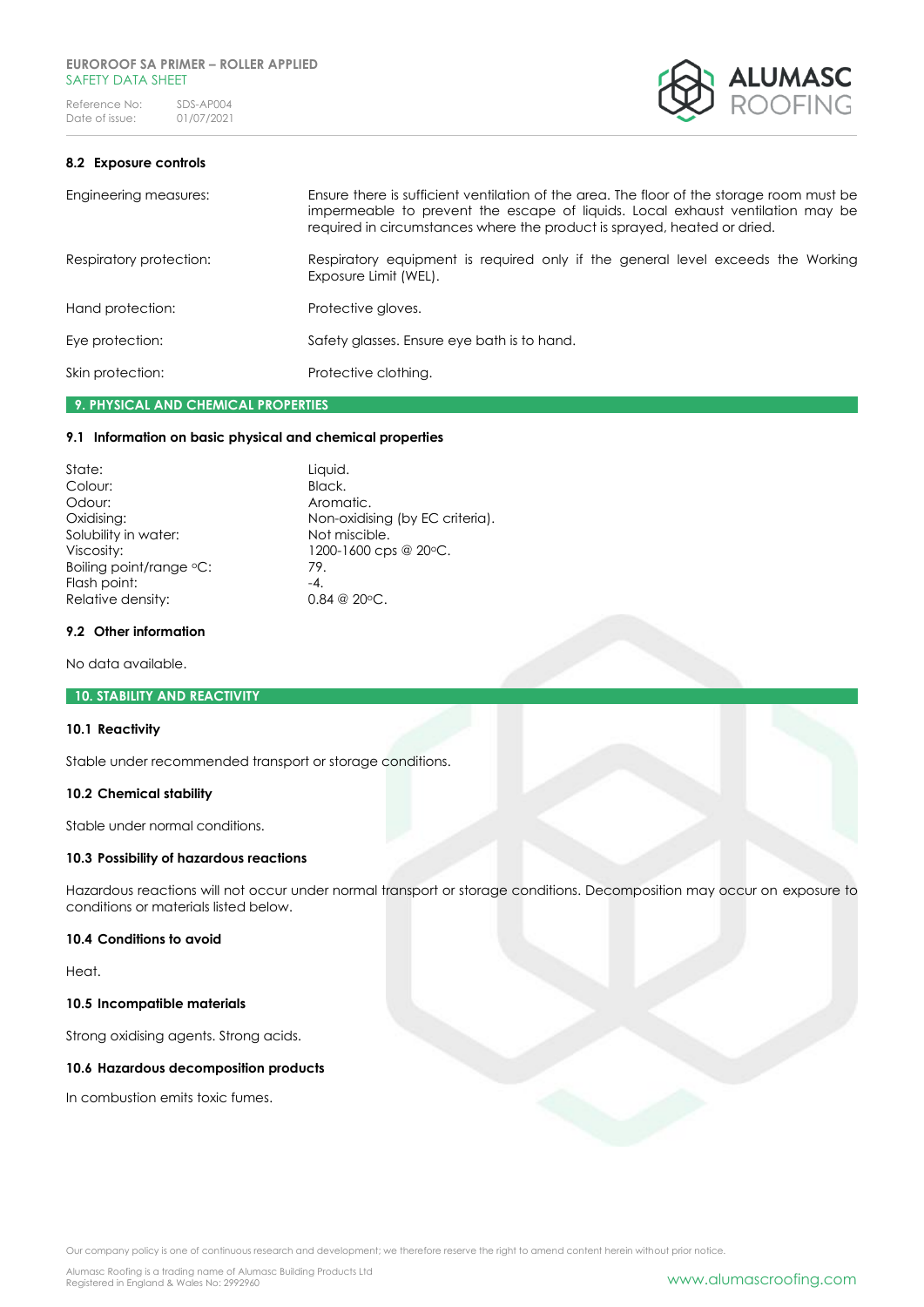## **EUROROOF SA PRIMER – ROLLER APPLIED** SAFFTY DATA SHFFT

Reference No: SDS-AP004<br>Date of issue: 01/07/2021 Date of issue:



# **11. TOXICOLOGICAL INFORMATION**

# **11.1Information on toxicological effects**

### **Hazardous ingredients:**

# **Heptane:**

|  | <b>IVN</b> | - MU. | LD50 | $\cap$<br>∸ | 1/K<br>٢١<br>. |
|--|------------|-------|------|-------------|----------------|
|--|------------|-------|------|-------------|----------------|

| <b>Relevant hazards for substance:</b> |                                                                                                                             |                                                                    |  |
|----------------------------------------|-----------------------------------------------------------------------------------------------------------------------------|--------------------------------------------------------------------|--|
| <b>Hazard</b>                          | Route                                                                                                                       | <b>Basis</b>                                                       |  |
| Skin corrosion/irritation              | <b>DRM</b>                                                                                                                  | Hazardous: calculated                                              |  |
| Serious eye damage/irritation          | OPT                                                                                                                         | Hazardous: calculated                                              |  |
| STOT-single exposure                   |                                                                                                                             | Hazardous: calculated                                              |  |
| Skin contact:                          | There may be irritation and redness at the site of contact.                                                                 |                                                                    |  |
| Eye contact:                           |                                                                                                                             | There may be irritation and redness. The eyes may water profusely. |  |
| Ingestion:                             |                                                                                                                             | There may be soreness and redness of the mouth and throat.         |  |
| Inhalation:                            | There may be irritation of the throat with a feeling of tightness in the chest. Exposure<br>may cause coughing or wheezing. |                                                                    |  |
| Delayed / immediate effects:           |                                                                                                                             | Immediate effects can be expected after short-term exposure.       |  |

# **12. ECOLOGICAL INFORMATION**

### **12.1 Toxicity**

No data available.

## **12.2 Persistence and degradability**

Not biodegradable.

## **12.3 Bio accumulative potential**

Bioaccumulation potential.

# **12.4 Mobility in soil**

Readily absorbed into soil.

### **12.5 Results of PBT and vPvB assessment**

This product is not identified as a PBT or vPVB substance.

# **12.6 Other adverse effects**

Toxic to aquatic organisms. Toxic to soil organisms.

# **13. DISPOSAL CONSIDERATIONS**

| 13.1 Waste treatment methods |                                                                                                                                                                                                                  |
|------------------------------|------------------------------------------------------------------------------------------------------------------------------------------------------------------------------------------------------------------|
| Disposal operations:         | Transfer to a suitable container and arrange for collection by specialised disposal<br>company.                                                                                                                  |
| Waste code number:           | 08 04 09.                                                                                                                                                                                                        |
| Disposal of packaging:       | Dispose of in a regulated landfill site or other method for hazardous or toxic wastes.<br>NB: The user's attention is drawn to the possible existence of regional or national<br>regulations regarding disposal. |

Our company policy is one of continuous research and development; we therefore reserve the right to amend content herein without prior notice.

Alumasc Roofing is a trading name of Alumasc Building Products Ltd